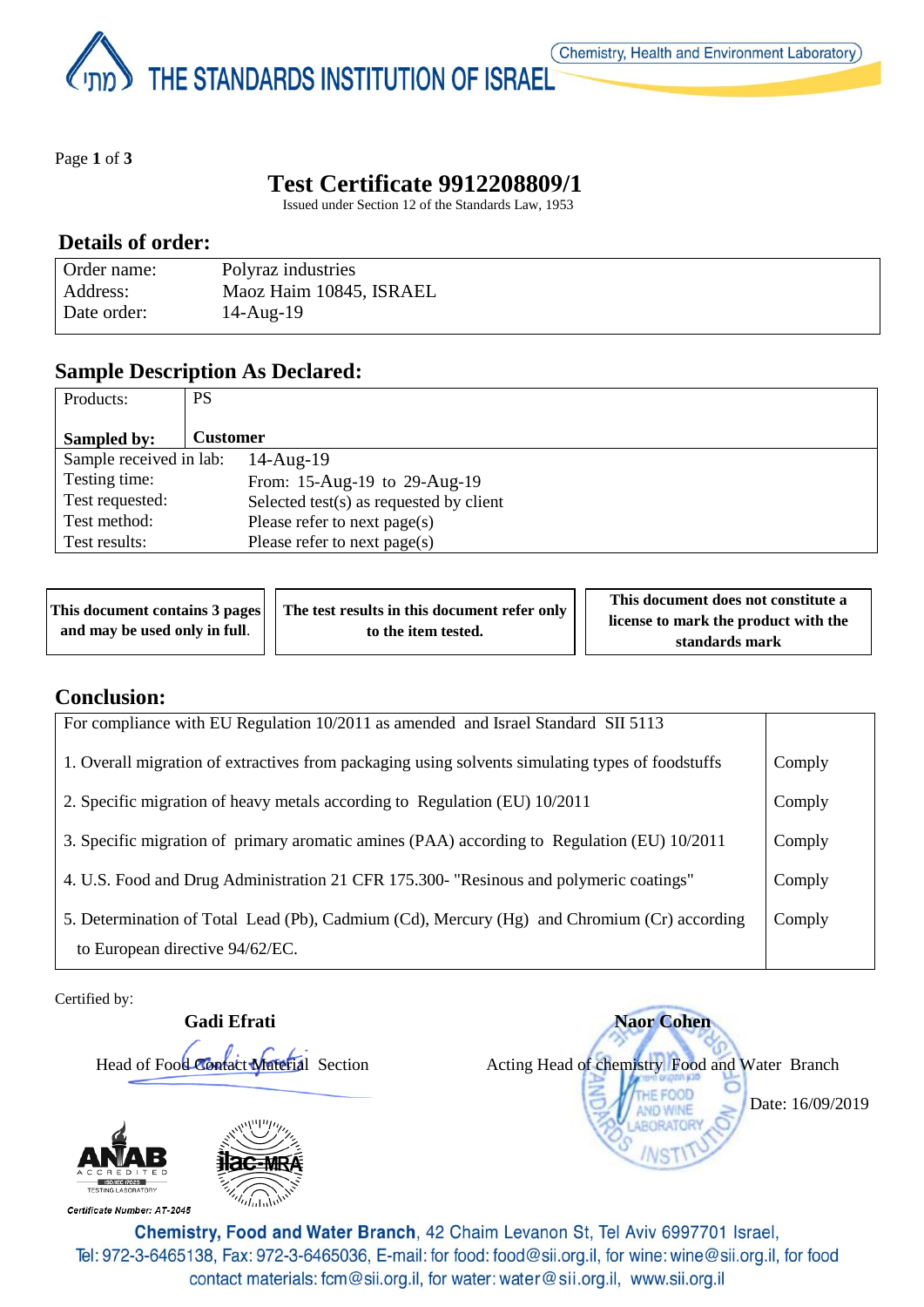THE STANDARDS INSTITUTION OF ISRAEL

Page **2** of **3**

# **Test Certificate No.9912208809/1**

Issued under Section 12 of the Standards Law, 1953

**Description:** PS Sheet and thermoforming products from it, PS is food contact layer. *Aqueous and alcoholic foodstuffs, acidic, oily, milk products and dry food products for hot fill conditions at a temperature between 70ºC for 2 hours, or heating up to 100ºC for up to 15 minutes and also for prolonged storage at 40ºC and refrigerated storage.*

#### *1- Overall Migration Protocol*

Selection of test conditions as specified to Regulation 10/2011 Annex III, V; Selection of test method: EN 1186-1

| <b>Tested sample</b> | <b>Food Simulants</b> | <b>Test conditions</b>    | Extractives, mg/sq. dm | Limit, mg/sq. dm |
|----------------------|-----------------------|---------------------------|------------------------|------------------|
| <b>PS</b>            | A (Ethanol $10\%$ )   | 10 days at $40^{\circ}$ C |                        | 10               |
| PS                   | $B$ (Acetic acid 3%)  | 10 days at $40^{\circ}$ C |                        | 10               |
| PS                   | $D2$ (Olive Oil)      | 10 days at $40^{\circ}$ C |                        | 10               |

| 2-Specific migration of metals according to Regulation (EU) 10/2011<br>Selection of test method: EN 13130-1 and sample preparation in 3 w/w % acetic acid at 40°C for 10 days<br>Method: ICP-AES (inductively argon coupled plasma emission spectroscopy) |          |          |              |  |
|-----------------------------------------------------------------------------------------------------------------------------------------------------------------------------------------------------------------------------------------------------------|----------|----------|--------------|--|
| Soluble metal                                                                                                                                                                                                                                             | SML, ppm | MDL, ppm | Results, ppm |  |
| <b>Barium</b>                                                                                                                                                                                                                                             |          | 0.1      | ND           |  |
| Cobalt                                                                                                                                                                                                                                                    | 0.05     | 0.05     | ND           |  |
| Copper                                                                                                                                                                                                                                                    |          | 0.1      | ND           |  |
| <i>Iron</i>                                                                                                                                                                                                                                               | 48       |          | ND           |  |
| Lithium                                                                                                                                                                                                                                                   | 0.6      | 0.1      | ND           |  |
| Manganese                                                                                                                                                                                                                                                 | 0.6      | 0.1      | ND           |  |
| Zinc                                                                                                                                                                                                                                                      | 25       | 0.5      | ND           |  |
| Aluminum                                                                                                                                                                                                                                                  |          | 0.1      | ND           |  |
| Nickel                                                                                                                                                                                                                                                    | 0.02     | 0.01     | ND           |  |
| $N$ ote $\cdot$                                                                                                                                                                                                                                           |          |          |              |  |

Note:

ppm=mg/kg  $(1,000 \text{ ppm}=1,000 \text{ mg/kg}=0.1\%)$ ; SML = Specific Migration Limit;x ND= Not Detected (<MDL); MDL=Method Detection Limit;

| 3- Specific migration of Primary aromatic amines (PAA)- according to Regulation (EU) 10/2011                         |  |  |  |  |  |
|----------------------------------------------------------------------------------------------------------------------|--|--|--|--|--|
| As specified in Regulation (EU) No. 10/2011 ANNEX III and V. Method: In-house method                                 |  |  |  |  |  |
| <b>Food Simulants</b><br><b>Test conditions</b><br><b>Extractives, mg/kg</b><br>Limit, mg/kg<br><b>Tested sample</b> |  |  |  |  |  |
|                                                                                                                      |  |  |  |  |  |

| 4- Total Extractives -21 FDA 175.300<br>As specified in U.S Food and Drug Administration 21 FDA 175.300 table 2 condition of use: E |                 |                           |       |     |  |
|-------------------------------------------------------------------------------------------------------------------------------------|-----------------|---------------------------|-------|-----|--|
| <b>Tested sample</b><br><b>Simulants</b><br><b>Test conditions</b><br>Limit, $mg/in^2$<br>Extractives, $mg/in^2$                    |                 |                           |       |     |  |
| <b>PS</b>                                                                                                                           | Distilled water | 24 hours 120 deg. $F$     | < 0.1 | 0.5 |  |
| PS                                                                                                                                  | Heptane         | 30 minutes at 70 deg. $F$ | < 0.1 | 0.5 |  |
| PS                                                                                                                                  | Ethanol 8%      | 24 hours at 120 deg. $F$  | ר 0>  |     |  |

Chemistry, Food and Water Branch, 42 Chaim Levanon St, Tel Aviv 6997701 Israel, Tel: 972-3-6465138, Fax: 972-3-6465036, E-mail: for food: food@sii.org.il, for wine: wine@sii.org.il, for food contact materials: fcm@sii.org.il, for water: water@sii.org.il, www.sii.org.il